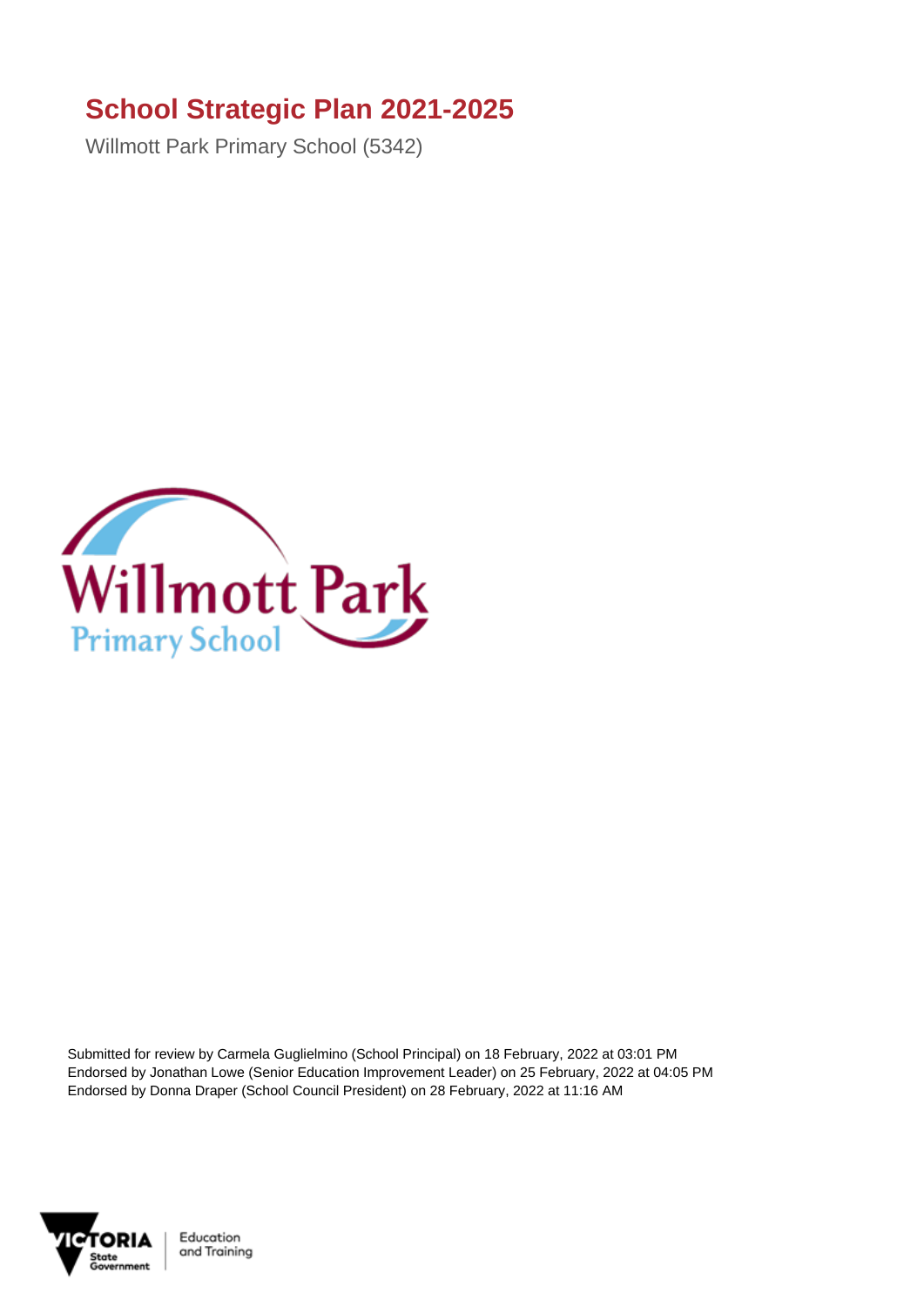## **School Strategic Plan - 2021-2025**

Willmott Park Primary School (5342)

| <b>School vision</b> | The vision of Willmott Park Primary School is to create an inclusive, supportive, and safe environment in which every child can learn,<br>explore, and thrive. Students reach their full potential when they are happy, healthy, and safe, and all members of our community are<br>welcome participants in our school. We acknowledge that student wellbeing is intrinsically linked to student learning outcomes and<br>that our approach must emerge from that understanding.                                                                                                                                                                                                                                                                                                                                                                                                                                                                                                                                                                                    |
|----------------------|--------------------------------------------------------------------------------------------------------------------------------------------------------------------------------------------------------------------------------------------------------------------------------------------------------------------------------------------------------------------------------------------------------------------------------------------------------------------------------------------------------------------------------------------------------------------------------------------------------------------------------------------------------------------------------------------------------------------------------------------------------------------------------------------------------------------------------------------------------------------------------------------------------------------------------------------------------------------------------------------------------------------------------------------------------------------|
|                      | We pride ourselves on being an inclusive school where we actively welcome and support all our members. Our aim is to always<br>deliver this philosophy in a practical manner: with time, staffing, resources, funding, and programs that build positive relationships<br>across our school community and engage all learners. At Willmott Park Primary School, every student will be treated fairly and<br>heard. We are proud of our diverse school community, and we have a strong and detailed history of ensuring, monitoring, and<br>maintaining the wellbeing of our students. We will have this at the forefront of our practise to therefore ensure deep learning can<br>occur within our classrooms.                                                                                                                                                                                                                                                                                                                                                      |
|                      | We understand that student wellbeing is only our starting point; developing confidence and resilience in each student is also a key<br>foundation to all curricula. We will provide and support programs and environments that give our students space to explore and<br>develop as individuals, and to build their collaborative skills. This will occur in a way that nurtures experimentation and risk-taking,<br>where the making of mistakes is seen as a natural part of the learning process and a gateway to further understandings. We value<br>the importance of not only student voice, but student agency. We will develop and refine our ability to provide curricula that respects<br>a more empowered positioning of students to be active agents in their own learning. As educators we have an active role to play in<br>supporting this agency, and we will continue to do so within the classroom but also through the provision of a range of specialist and<br>extra-curricular activities that develop the whole child in a holistic manner. |
|                      | As a result of catering for the whole child, students learn to build relationships, be literate, numerate, and curious. Our commitment to<br>developing the literacy and numeracy skills of every student throughout their primary schooling years will continue to be shaped by a<br>researched, refined, and collaborative implementation of the Victorian Curriculum based on detailed school policies and<br>understandings, and initiatives from the Department of Education and Training. Our work in developing the voice and agency of<br>every student succeeds through the thorough implementation of strong Reading, Writing and Mathematics programs that are based<br>on extensive research and supported by instructional models that are understood by all teaching staff.                                                                                                                                                                                                                                                                          |
|                      | The staff of Willmott Park Primary School are dedicated to our culture of continuous improvement in academia through the<br>Department of Education and Training's Framework for Improving Student Outcomes and the implementation of the Framework for<br>Improving Student Outcomes 2.0. Furthermore, we pride ourselves on maintaining high standards of teaching and learning that result                                                                                                                                                                                                                                                                                                                                                                                                                                                                                                                                                                                                                                                                      |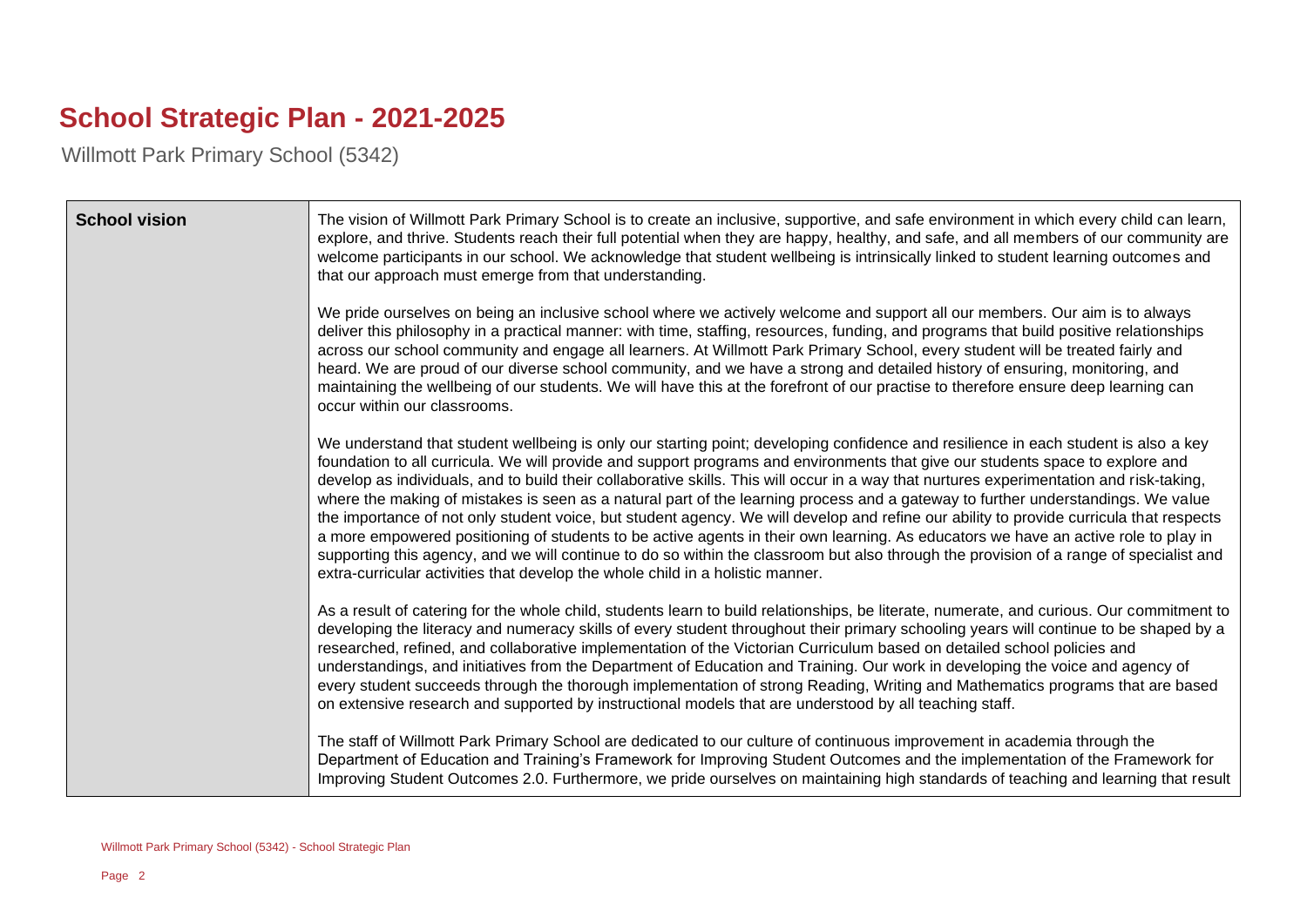|                      | in exemplary student outcomes. We will maintain this culture through an understanding that education and teaching is at its core and<br>where supporting each other's professional practice results in improved teaching and learning outcomes. We will maintain and build<br>upon this culture of continuous improvement through detail planning by the school's leadership that will involve numerous strategies<br>including, but not limited to, the Professional Development Cycle; the provision of coaching and learning walks by the Learning<br>Specialists for Professional Learning Communities and all teachers, but particularly those in their first few years of teaching; the<br>initiatives of the School Improvement Teams; researched-based Professional Learning Community Inquiry Cycles, and the support of<br>the initiatives of the Department of Education and Training as well as outside professionals and agencies.                                  |
|----------------------|----------------------------------------------------------------------------------------------------------------------------------------------------------------------------------------------------------------------------------------------------------------------------------------------------------------------------------------------------------------------------------------------------------------------------------------------------------------------------------------------------------------------------------------------------------------------------------------------------------------------------------------------------------------------------------------------------------------------------------------------------------------------------------------------------------------------------------------------------------------------------------------------------------------------------------------------------------------------------------|
|                      | We will champion the place that student data has in ensuring our school's vision is achieved. Both wellbeing and academic data will<br>underpin and inform our practice from a whole-school leadership level to a one-on-one intervention level, with vigorous processes in<br>place for the monitoring and the structured discussion of data. We will provide our teaching staff with professional development that<br>expands their data and assessment literacy into their understanding of the practical implications of academic and wellbeing data<br>across the school (whether that be from NAPLAN or highly targeted individualised student assessments to formative assessment<br>and the effective monitoring of student progress, or School Wide Positive Behaviour Support data). We will understand the<br>importance of discussing the use of data in an open manner and supporting each other with its use through Professional Learning<br>Community Inquiries. |
|                      | The vision of Willmott Park Primary School is to create an inclusive, supportive, and safe environment in which every child can learn,<br>explore, and thrive. We are excited for the future of our school, its students, and the journey our community will undertake together.<br>We want our students to be lifelong, resilient, respectful and impassioned learners.                                                                                                                                                                                                                                                                                                                                                                                                                                                                                                                                                                                                         |
| <b>School values</b> | At Willmott Park Primary School, we believe that students learn best when they feel safe, valued, and are engaged. As such, our<br>staff will provide an environment that nurtures growth, resilience, and self-esteem. Our school recognises the importance of the<br>partnership between our school and parents/carers to support student learning, engagement, and wellbeing. We share a<br>commitment to, and a responsibility for, actively creating an inclusive and safe school environment for our students as they grow and<br>transition into high school.                                                                                                                                                                                                                                                                                                                                                                                                             |
|                      | Willmott Park Primary School has in place a set of core values that underpin the vision of the school. The values are unique to our<br>school because they have been developed by our community, but additionally are all linked through their direct relationship to the<br>nine core values of Australian schools as outlined in the National Framework for Values Education.                                                                                                                                                                                                                                                                                                                                                                                                                                                                                                                                                                                                  |
|                      | Willmott Park Primary School has three school values that provide a basis for decision-making, shape the way people work together<br>through shared expectations and norms, and helps us to remain focused on what is important. They are RESPECT,<br>RESPONSIBILITY and ACHIEVEMENT. These values are embedded through the fabric of our school community through our School<br>Wide Positive Behaviour Support Matrices for students, staff, and community members.                                                                                                                                                                                                                                                                                                                                                                                                                                                                                                            |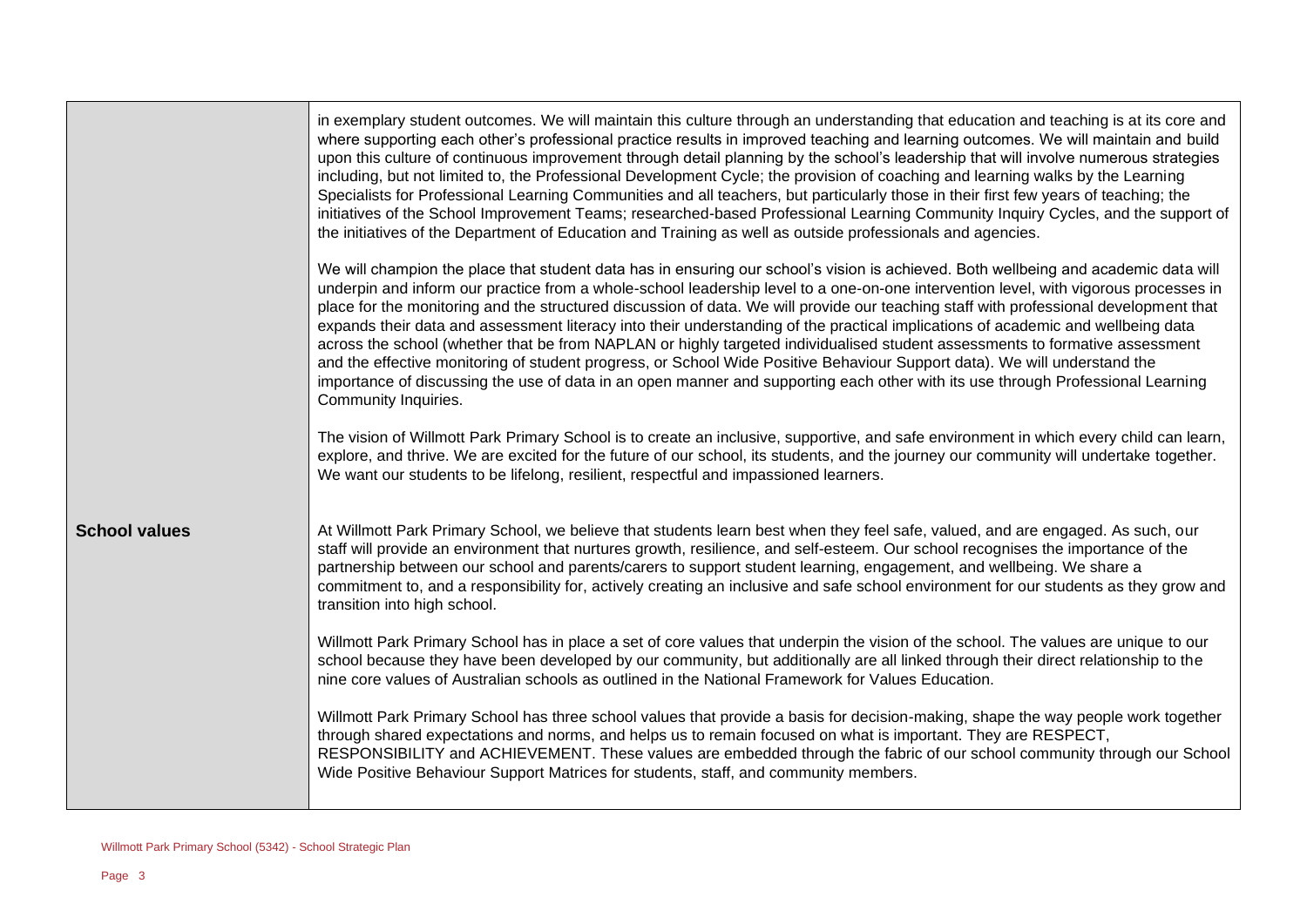|                           | To celebrate and embed our values and philosophy in our school community, we constantly: teach the values through the 'Welcome<br>to Willmott' start up program; revisit the staff, student and parent Matrices of Expectations through the School Wide Positive<br>Behaviour Support Program; revisit the values weekly through our Wellbeing lessons; display posters and banners that promote our<br>values in our school environment; celebrate and promote our values in our school newsletter; provide awards and recognition for<br>students who actively demonstrate the values; and discuss our values with students in the classroom, meetings and assemblies.<br>Our three school values work in tandem with our school mission to underpin an educational environment and community that is                                                                                                                                                                                                                                                                                                                                                                                                                                                                                                                                                                                                                                                                                                                                                                                                                                                                                                                                                                                                                                                                                                                                                                                                                                                                                                                                                                               |
|---------------------------|---------------------------------------------------------------------------------------------------------------------------------------------------------------------------------------------------------------------------------------------------------------------------------------------------------------------------------------------------------------------------------------------------------------------------------------------------------------------------------------------------------------------------------------------------------------------------------------------------------------------------------------------------------------------------------------------------------------------------------------------------------------------------------------------------------------------------------------------------------------------------------------------------------------------------------------------------------------------------------------------------------------------------------------------------------------------------------------------------------------------------------------------------------------------------------------------------------------------------------------------------------------------------------------------------------------------------------------------------------------------------------------------------------------------------------------------------------------------------------------------------------------------------------------------------------------------------------------------------------------------------------------------------------------------------------------------------------------------------------------------------------------------------------------------------------------------------------------------------------------------------------------------------------------------------------------------------------------------------------------------------------------------------------------------------------------------------------------------------------------------------------------------------------------------------------------|
|                           | focused on our vision. It is clearly understood throughout our school that our mission is to ensure all students have a right to learn, all<br>teachers have a right to teach and that everyone has the right to feel safe and included.                                                                                                                                                                                                                                                                                                                                                                                                                                                                                                                                                                                                                                                                                                                                                                                                                                                                                                                                                                                                                                                                                                                                                                                                                                                                                                                                                                                                                                                                                                                                                                                                                                                                                                                                                                                                                                                                                                                                              |
|                           | Finally, Willmott Park Primary School complements its values with a Positive Behaviour Purpose Statement that forms an additional<br>grounding point for our work and vision. Our Positive Behaviour Purpose Statement states that "at Willmott Park Primary School we<br>provide a safe and inclusive learning community where students are responsible and respectful. We empower students to have a<br>voice and achieve through an engaging and diverse curriculum."                                                                                                                                                                                                                                                                                                                                                                                                                                                                                                                                                                                                                                                                                                                                                                                                                                                                                                                                                                                                                                                                                                                                                                                                                                                                                                                                                                                                                                                                                                                                                                                                                                                                                                              |
|                           | At Willmott Park Primary School, it is our common belief that our school vision and work as educators is built upon these three<br>values, our school mission, and our Positive Behaviour Purpose Statement. These three are inter-reliant in a daily, visible and<br>practical manner that provides a shared understanding of our core purpose to our students, our staff and our community.                                                                                                                                                                                                                                                                                                                                                                                                                                                                                                                                                                                                                                                                                                                                                                                                                                                                                                                                                                                                                                                                                                                                                                                                                                                                                                                                                                                                                                                                                                                                                                                                                                                                                                                                                                                         |
| <b>Context challenges</b> | Willmott Park Primary School is located in Craigieburn, approximately thirty kilometres north of Melbourne's Central Business<br>District. The school was opened in 1995 with one hundred students and presently enrolls approximately seven hundred and twenty<br>students. The staffing profile of the school includes 51.7 fulltime equivalent (FTE) staff and 21.1 Education Support (ES) staff. The<br>school has seen several infrastructure upgrades during that time, primarily in 2008 and 2013. Furthermore, the school houses a Deaf<br>Facility and we have a number of students that are hearing impaired among out student population.<br>The school provides an approved curriculum framework addressing the needs of students in all year groups. Students follow the<br>Victorian Curriculum through the Kath Murdoch Inquiry Model including the specialist subjects of AUSLAN, STEAM, Physical<br>Education (and PMP), Music, and Visual Arts. Furthermore, the school provides a detailed and specific set of enrichment programs<br>in all year levels; these include Willmott Wonders, Super Fun Happy Time, Passion Projects and Genius Hour. We are proud of the<br>depth and scope of support and intervention programs across the school, which include INSPIRE (our Tier II intervention program),<br>and our Learning Lab. Additionally, the school is currently actively developing and investing in the growth of Digital Technologies<br>across all year levels.<br>Over the course of our short history our demographic has changed significantly, and we are proud of the diversity of our community<br>and the strength it brings to our school. Over 20% of our families have Indian heritage, and we also have significant numbers with Sri<br>Lankan, Iraqi, Pakistani, New Zealand, Lebanese, Turkish, Somali and Nepalese backgrounds. Approximately 45% of our students<br>speak English as an Additional Language (EAL). We have a high percentage of students with a refugee background, and almost 9%<br>of our students are funded under the Program for Students with Disabilities. 1.55% of our students have an Indigenous background. |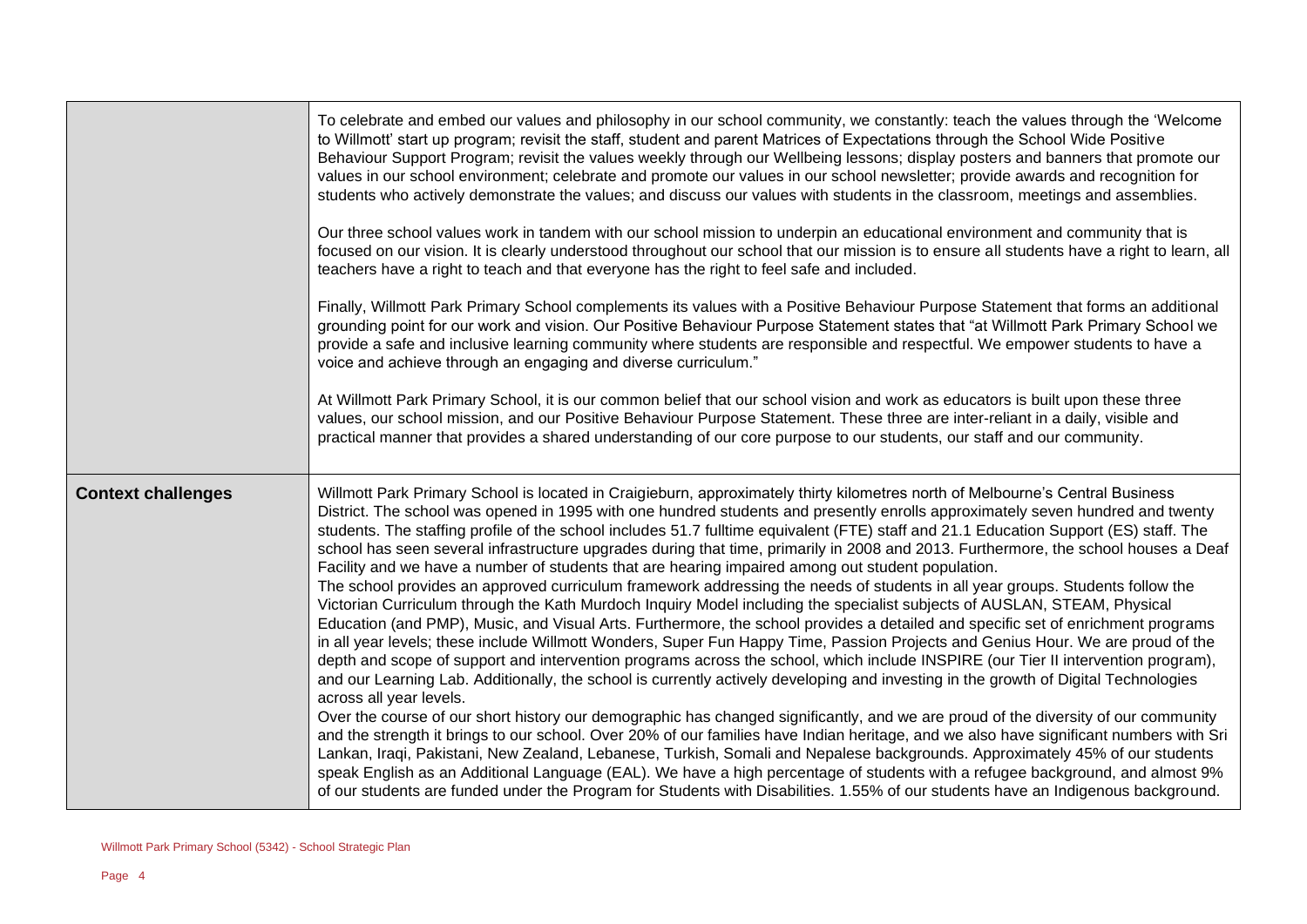|                             | The Student Family Occupation (SFO) index in 2019 was 0.5067 and the Student Family Occupation Education (SFOE) was 0.4141.                                                                                                                                                                                                                                                                                                                                                                                                                                                                                                                                                                                                                                                                                                                                                                                                                                                                                                                                                                                                                                                                                                                                                                                                                                                                                                                                                                                                                                                                                                                                                                                                                                                                                                                                                                                                                                                                                                                                                                                                                                                                                                                                                                                                                                                                                                                                                                        |
|-----------------------------|----------------------------------------------------------------------------------------------------------------------------------------------------------------------------------------------------------------------------------------------------------------------------------------------------------------------------------------------------------------------------------------------------------------------------------------------------------------------------------------------------------------------------------------------------------------------------------------------------------------------------------------------------------------------------------------------------------------------------------------------------------------------------------------------------------------------------------------------------------------------------------------------------------------------------------------------------------------------------------------------------------------------------------------------------------------------------------------------------------------------------------------------------------------------------------------------------------------------------------------------------------------------------------------------------------------------------------------------------------------------------------------------------------------------------------------------------------------------------------------------------------------------------------------------------------------------------------------------------------------------------------------------------------------------------------------------------------------------------------------------------------------------------------------------------------------------------------------------------------------------------------------------------------------------------------------------------------------------------------------------------------------------------------------------------------------------------------------------------------------------------------------------------------------------------------------------------------------------------------------------------------------------------------------------------------------------------------------------------------------------------------------------------------------------------------------------------------------------------------------------------|
|                             | Key Challenges:<br>Our school's self-evaluation and review have highlighted several challenges that will continue to be a focus over the coming years.<br>They include: continuing our work in Professional Learning Communities, ensuring consistency in the use and understanding of the<br>school's Instructional Models, continuing to personalise student learning (particularly assisting staff to understand the continuum of<br>learning and using it to teach at each students' point of need), continuing to build robust assessment literacy among the staff,<br>employing formative assessment (particularly as a way to inform learning goals), implementing peer observations and learning walks<br>(through structured opportunities and accountability), building greater student voice and agency in learning (particularly feedback and<br>reflection strategies and the construction of challenging learning goals), and creating learning partnerships.<br>While all of the above will provide direction for the school over the next Strategic Plan Cycle; after discussion and consultation<br>throughout the School Review, we believe that these particular challenges are key to our school's success and require immediate<br>and sustained attention:<br>Embedding the use and understanding of the school's Instructional Models, and<br>1.<br>2.<br>Ensuring consistent understanding of the use of student data and formative assessment to evaluate a student's next steps<br>on the continuum of learning and develop the staff's pedagogical knowledge alongside this.                                                                                                                                                                                                                                                                                                                                                                                                                                                                                                                                                                                                                                                                                                                                                                                                                                                                                            |
| Intent, rationale and focus | Over the next four years, Willmott Park Primary School will create an environment in which every child can learn, explore, and thrive.<br>We will also embed a culture of this environment for our staff where they are given time and opportunity to extend their professional<br>knowledge and collaborate in the implementation of new, engaging and evidence-based pedagogy.<br>As such, we understand that student wellbeing is intrinsically linked to student learning outcomes and our approach will emerge from<br>that understanding. As acknowledged in our School Review, our rigorous and evidence-based approach to student wellbeing has<br>borne excellent results. Our aim will be to continue what have put in place and, where necessary, develop these processes through<br>professional development, outside support and explicit internal guidelines and expectations.<br>We will develop and deliver a guaranteed, innovative, and stimulating high-quality curriculum that promotes learning growth and<br>achievement for all our students.<br>We will build teacher practice excellence and capacity to consistently employ evidence-based, high impact teaching strategies based<br>on the agreed teaching and learning framework. We will focus on embedding our school's instructional models across all areas of the<br>curriculum to enable consistent, high-quality teaching in every classroom. Using our Professional Learning Communities, we will<br>build consistency and rigor in assessment practices (particularly with formative assessment), working to strengthen teacher data and<br>assessment literacy to target every individual student's learning needs on the continuum of learning.<br>We will establish a community of reflective, engaged practitioners focused on continuous school improvement by ensuring teacher<br>practice is focused on maximising the potential of every student through a strengthened culture of collaboration, shared<br>responsibility, and collective accountability in teams and across the whole school.<br>We will embed a peer observational practice and learning walk program to give staff increased opportunities to learn from their<br>colleagues, share curriculum, pedagogical and assessment approaches, and give and receive feedback and reflect on their practice.<br>We will develop confidence and resilience in our students, and environments that give them space to explore and develop as |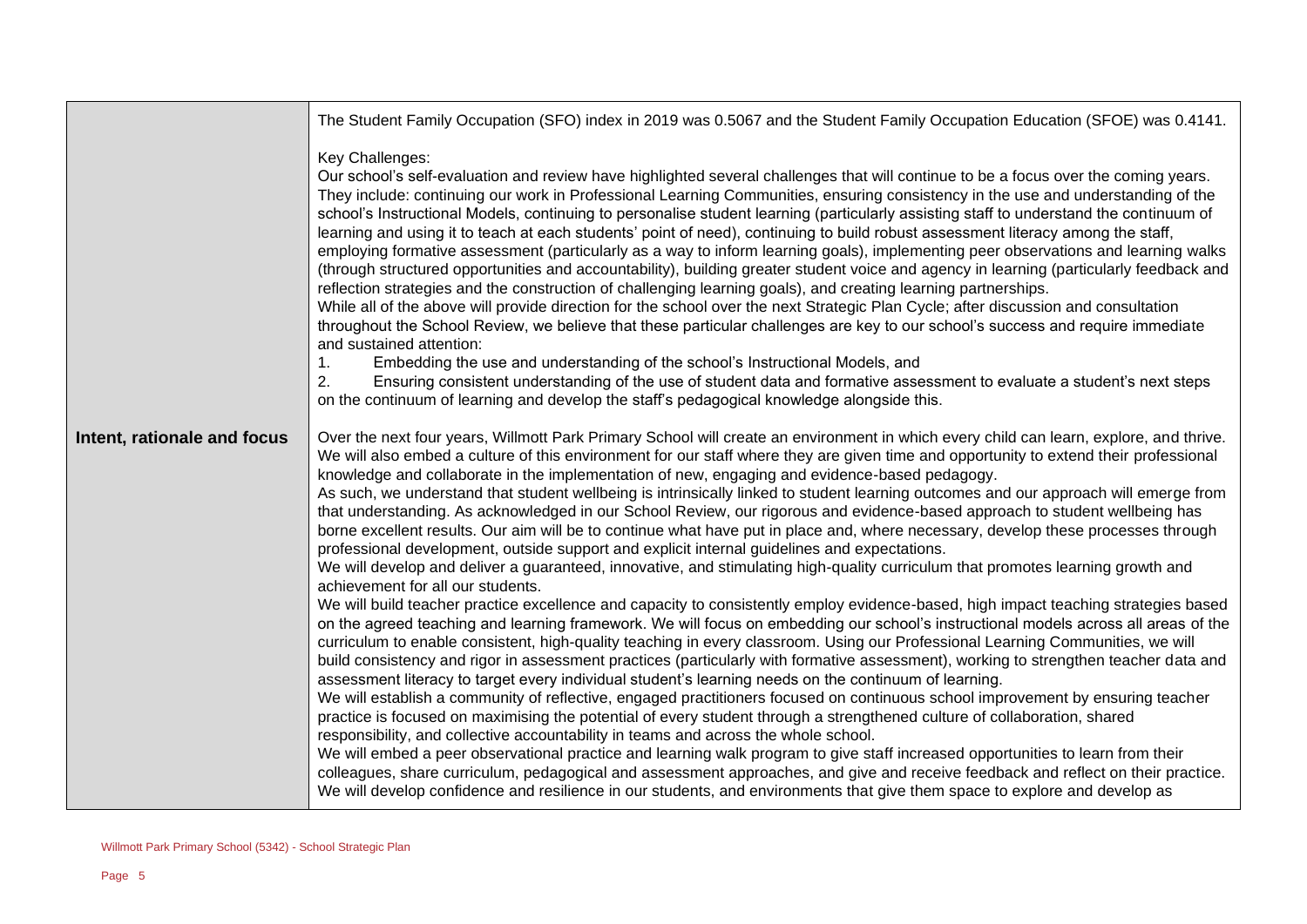| individuals. We will nurture experimentation and risk-taking, where mistakes are seen as a natural part of the learning process and a<br>gateway to further understandings. We will refine our ability to provide curricula and establish structured processes for feedback and<br>reflection that respect a more empowered positioning of students to be active agents in their own learning. This will include providing<br>our students with the vocabulary to participate and initiate these conversations and a framework for them to move their learning<br>forward. |
|----------------------------------------------------------------------------------------------------------------------------------------------------------------------------------------------------------------------------------------------------------------------------------------------------------------------------------------------------------------------------------------------------------------------------------------------------------------------------------------------------------------------------------------------------------------------------|
| We will place a strong emphasis on developing relationships between the students, teachers, and parents to establish a positive and<br>inclusive learning environment for all. Communication and transparency with the parental Willmott community will be another priority<br>including open sessions or virtual sessions, and so will the availability for parent learning at the school through WebEx and guest<br>speakers available.                                                                                                                                  |
| We are very excited for the future of our school and the journey our community will undertake together.                                                                                                                                                                                                                                                                                                                                                                                                                                                                    |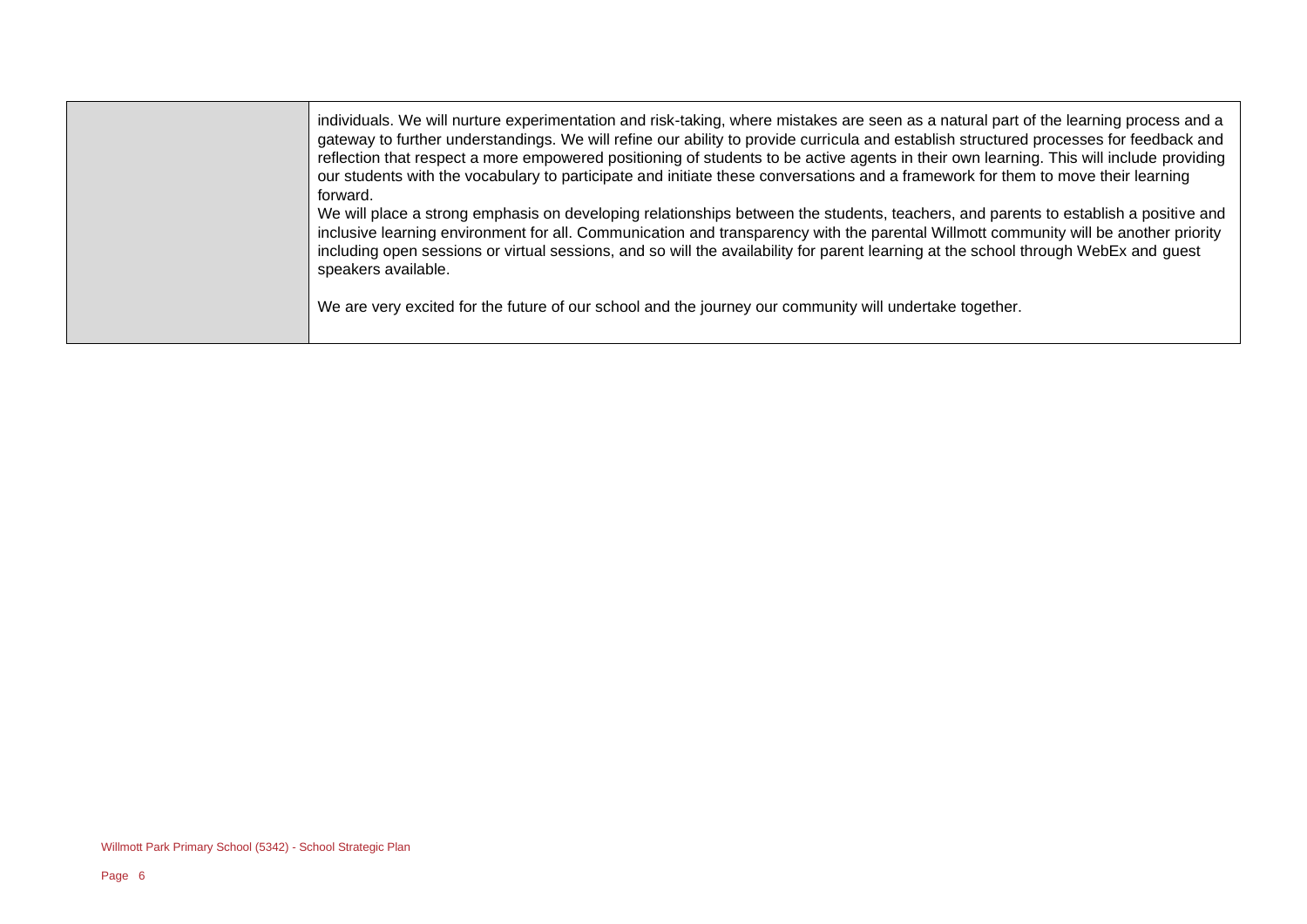## **School Strategic Plan - 2021-2025**

Willmott Park Primary School (5342)

| Goal 1     | To improve student learning outcomes for every student in literacy and numeracy                                                                                                                                                                                                                                                                           |
|------------|-----------------------------------------------------------------------------------------------------------------------------------------------------------------------------------------------------------------------------------------------------------------------------------------------------------------------------------------------------------|
| Target 1.1 | By 2025 increase the percentage of students in Years 3 and 5 achieving in the top 2 NAPLAN bands for the<br>domains of:                                                                                                                                                                                                                                   |
|            | Year 3                                                                                                                                                                                                                                                                                                                                                    |
|            | • Reading from 47 per cent $(2021)$ to 55 per cent $(2022: 48$ per cent, $2023: 51$ per cent, $2024: 53$ per cent)<br>• Writing from 50 per cent $(2021)$ to 58 per cent $(2022: 51$ per cent, $2023: 54$ per cent, $2024: 56$ per cent<br>• Numeracy from 28 per cent (2021) to 34 per cent (2022: 29 per cent, 2023: 30 per cent, 2024: 32 per<br>cent) |
|            | Year 5                                                                                                                                                                                                                                                                                                                                                    |
|            | • Reading from 33 per cent (2021) to 41 per cent (2022: 34 per cent, 2023: 37 per cent, 2024: 39 per cent)<br>• Writing from 23 per cent $(2021)$ to 31 per cent $(2022: 24$ per cent, $2023: 27$ per cent, $2024: 29$ per cent)<br>• Numeracy from 21 per cent (2021) to 27 per cent (2022: 22 per cent, 2023: 23 per cent, 2024: 25 per<br>cent)        |
| Target 1.2 | By 2025 the percentage of Year 5 students assessed as 'above' benchmark growth in NAPLAN to be:                                                                                                                                                                                                                                                           |
|            | Year 5                                                                                                                                                                                                                                                                                                                                                    |
|            | • Reading from 23 per cent $(2021)$ to 33 per cent<br>• Writing from 23 per cent $(2021)$ to 33 per cent                                                                                                                                                                                                                                                  |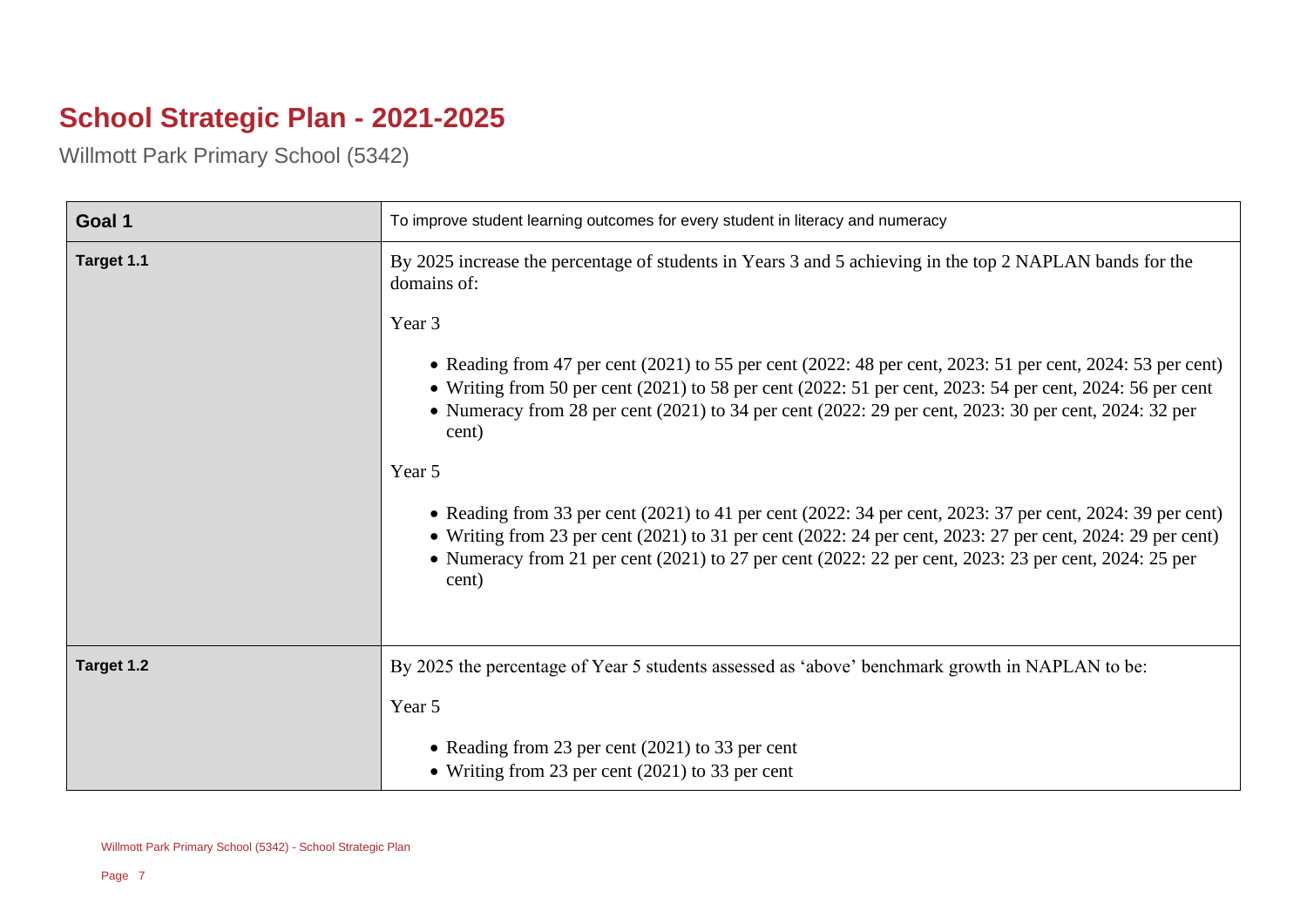|            | • Numeracy from 14 per cent $(2021)$ to 24 per cent                                                                                                                                                                                                                                                                                                                                                                                                                                                                                                |
|------------|----------------------------------------------------------------------------------------------------------------------------------------------------------------------------------------------------------------------------------------------------------------------------------------------------------------------------------------------------------------------------------------------------------------------------------------------------------------------------------------------------------------------------------------------------|
| Target 1.3 | By 2025, the percentage of Year F-6 students assessed as being above age expected level on Victorian<br>Curriculum Levels F-10 will increase:<br>English<br>• Reading from 12 per cent in 2020 to 20 per cent<br>• Speaking and Listening from 3 per cent in 2020 to 15 per cent<br>• Writing from 9 per cent in 2020 15 per cent<br>Mathematics<br>• Number and Algebra from 17 per cent in 2020 to 23 per cent<br>• Measurement and Geometry 9 per cent in 2020 to 15 per cent<br>• Statistics and Probability 7 per cent in 2020 to 15 per cent |
| Target 1.4 | By 2025, improve the percentage of positive endorsement on SSS teaching & learning -planning module for the<br>components of:<br>• Teacher collaboration from 59 per cent (2020) to 70 per<br>• Collective focus on student learning from 67 per cent (2020) to 75 per cent<br>• Collective Efficacy from 62 per cent (2020) to 75 per cent<br>• Understand how to analyse data from 69 per cent (2020) to 75 per cent<br>• Professional Learning through peer observation from 41 per cent (2020) to 60 per cent                                  |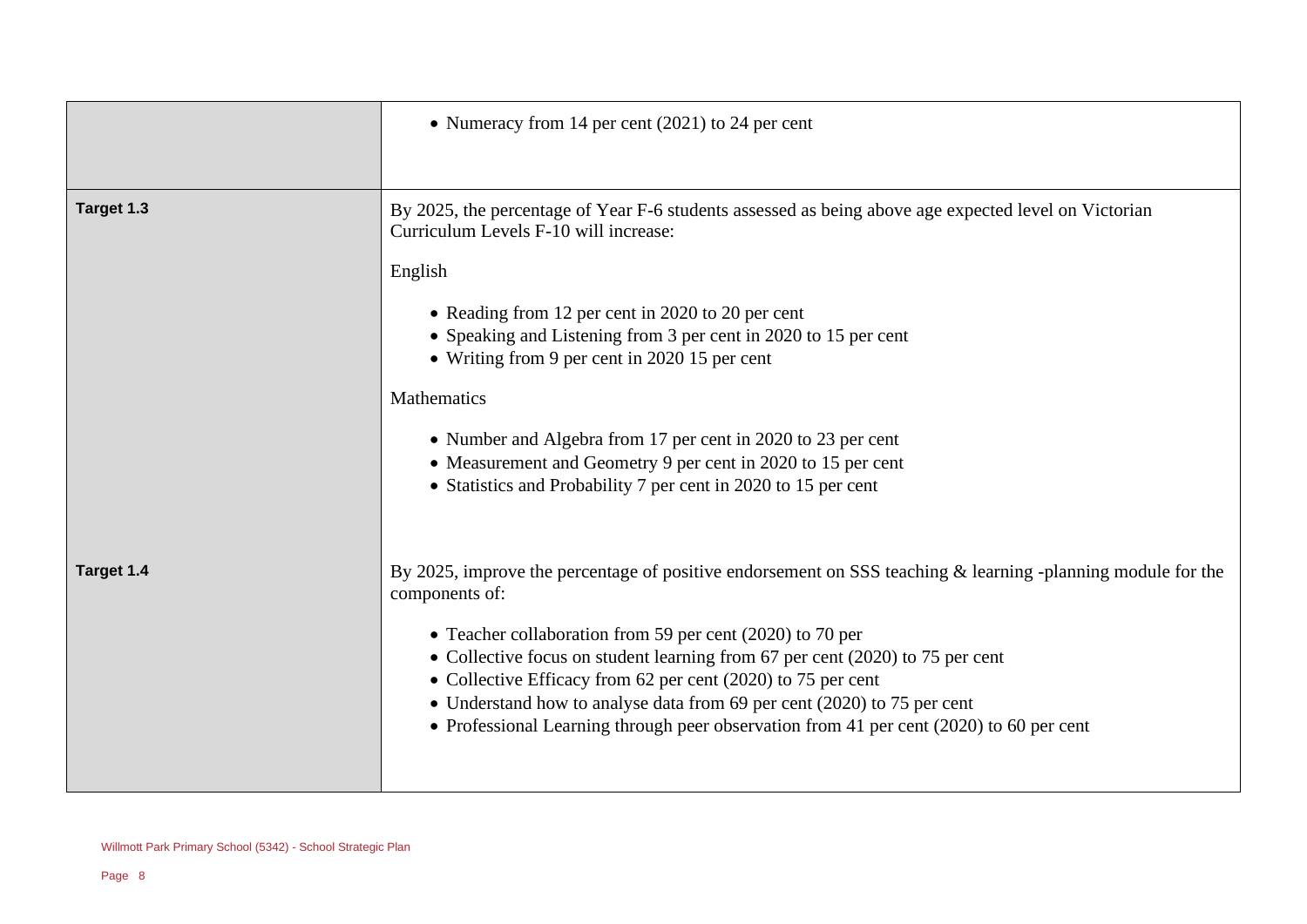| <b>Key Improvement Strategy 1.a</b><br><b>Building practice excellence</b> | Build teacher capacity to use data to inform teaching, learning and assessment at the student's point of need                                                                                                                                                                                                                            |
|----------------------------------------------------------------------------|------------------------------------------------------------------------------------------------------------------------------------------------------------------------------------------------------------------------------------------------------------------------------------------------------------------------------------------|
| <b>Key Improvement Strategy 1.b</b><br>Curriculum planning and assessment  | Deepen the capacity of all teaching staff to embed pedagogy and evidence-based practice, to improve student learning<br>outcomes.                                                                                                                                                                                                        |
| Goal 2                                                                     | To improve student engagement in learning.                                                                                                                                                                                                                                                                                               |
| Target 2.1                                                                 | By 2025 increase the percentage of positive endorsement on the 4-6 Student Attitudes to School Survey for the<br>factors of:<br>• student voice and agency from 73 per cent (2019) to 80 per cent<br>• stimulated learning from 81 per cent (2019) to 86 per cent<br>• sense of connectedness from 81 per cent (2019) to 86 per cent     |
| Target 2.2                                                                 | By 2025 increase the percentage of positive endorsement on the Parent Opinion Survey for the factors of:<br>• stimulating learning environment from 85 per cent (2020) to 87 per cent<br>• student motivation $\&$ support from 76 per cent (2020) to 80 per cent<br>• student agency and voice from 84 per cent $(2020)$ to 89 per cent |
| Target 2.3                                                                 | By 2025, improve the percentage of positive endorsement on SSS teaching $\&$ learning -planning module for the<br>components of:<br>• Use student feedback to improve practice from 66 per cent (2020) to 75 per cent                                                                                                                    |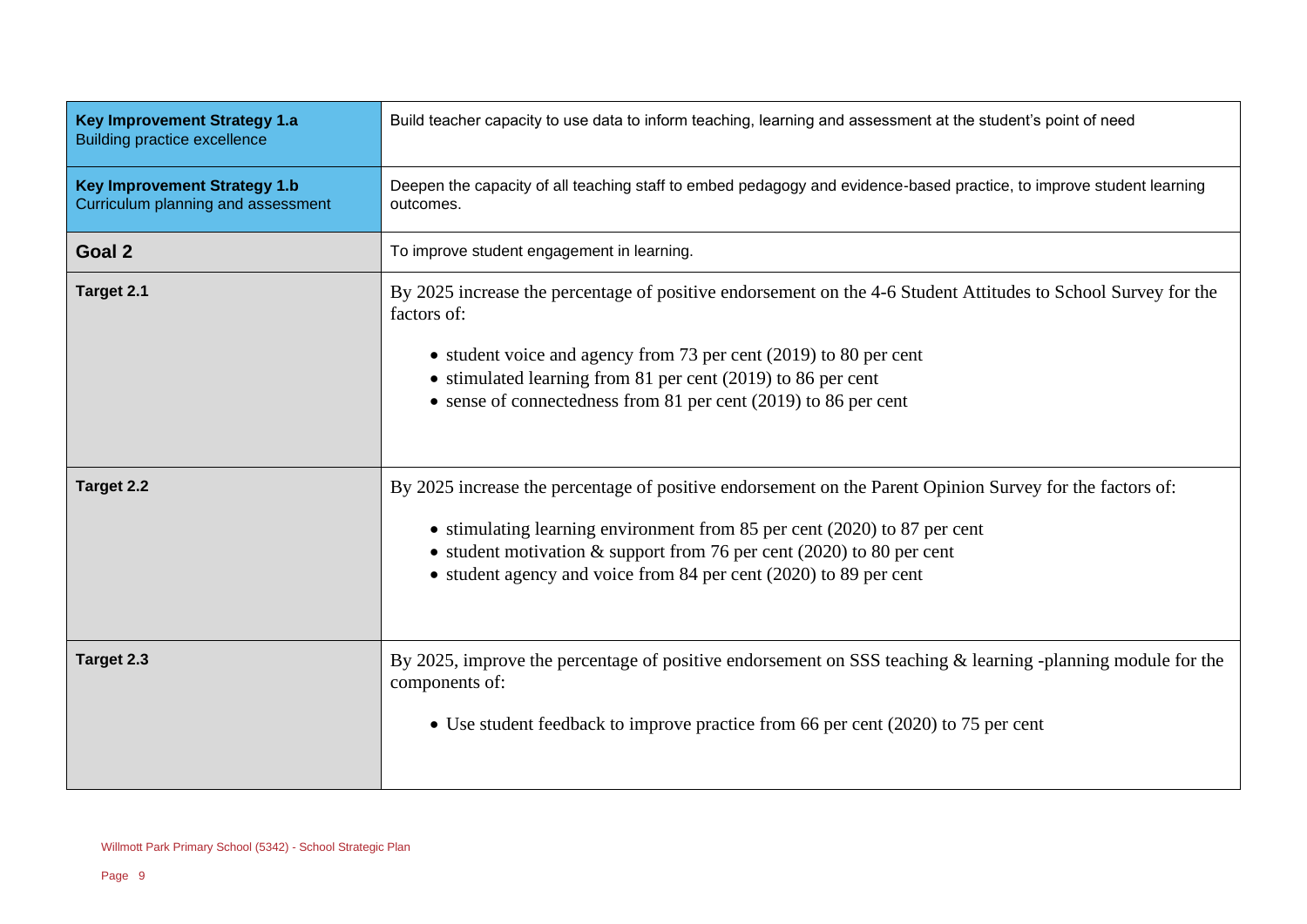| <b>Key Improvement Strategy 2.a</b><br>Intellectual engagement and self-<br>awareness   | Develop a consistent whole school understanding and approach to student agency and voice in learning                                                                                                                                                                                                                               |
|-----------------------------------------------------------------------------------------|------------------------------------------------------------------------------------------------------------------------------------------------------------------------------------------------------------------------------------------------------------------------------------------------------------------------------------|
| <b>Key Improvement Strategy 2.b</b><br>Empowering students and building school<br>pride | Build teacher and student capacity to have a consistent understanding, and implementation of strategies that support<br>quality feedback                                                                                                                                                                                           |
| Goal 3                                                                                  | To develop confident, resilient students equipped to thrive in the contemporary world                                                                                                                                                                                                                                              |
| Target 3.1                                                                              | By 2025 increase the percentage of positive endorsement on the 4-6 Student Attitudes to School Survey for the<br>factors of:<br>• resilience from 83 per cent $(2019)$ to 87 per cent                                                                                                                                              |
|                                                                                         | • respect for Diversity from 80 per cent $(2019)$ to 85 per cent                                                                                                                                                                                                                                                                   |
| Target 3.2                                                                              | By 2025 increase the percentage of positive endorsement on the Parent Opinion Survey for the factors of:<br>• Teacher communication from 76 per cent (2020) to 80 per cent<br>• Student motivation and support from 76 per cent (2019) to 80 per cent<br>• confidence and resilience skills from 84 per cent (2019) to 88 per cent |
| <b>Key Improvement Strategy 3.a</b><br><b>Health and wellbeing</b>                      | Embed the school's processes for supporting resilience and wellbeing                                                                                                                                                                                                                                                               |
| <b>Key Improvement Strategy 3.b</b><br><b>Building practice excellence</b>              | Strengthen partnerships and engagement with parents, carers and families                                                                                                                                                                                                                                                           |